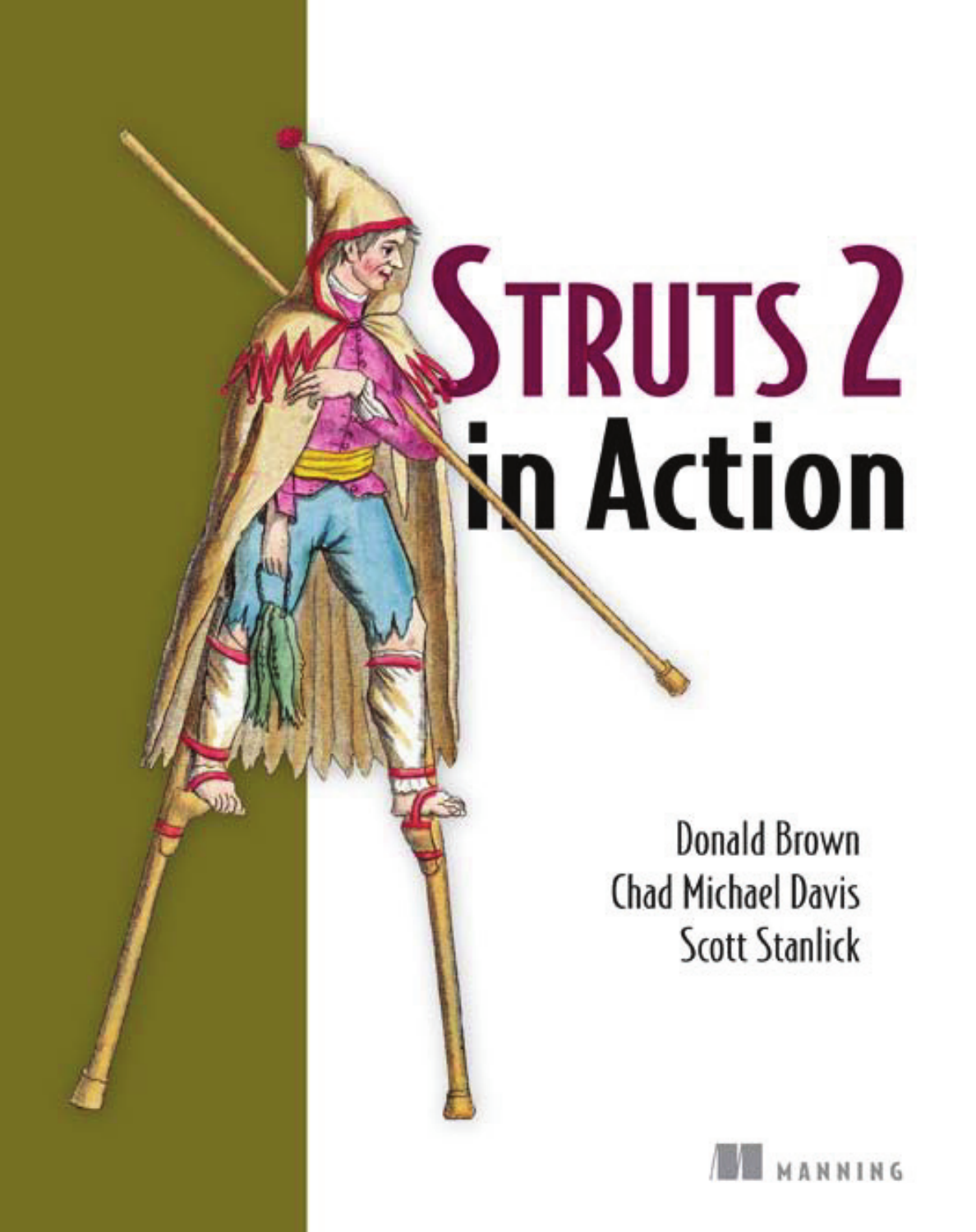## *contents*

*preface xvii acknowledgments xix about this book xxii about the title xxvii about the cover illustration xxviii*

#### PART 1 STRUTS 2: A BRAND NEW FRAMEWORK .......................1

# *Struts 2: the modern web application framework* **3<br>1.1 Web applications: a quick study 4**

Web applications: a quick study  $4$ 

*Using the Web to build applications 4* ■ *Examining the technology stack 4* ■ *Surveying the domain 8*

- 1.2 Frameworks for web applications 9 *What's a framework? 10* ■ *Why use a framework? 10*
- 1.3 The Struts 2 framework 11

*A brief history 11* ■ *Struts 2 from 30,000 feet: the MVC pattern 12* ■ *How Struts 2 works 15*

1.4 Summary 18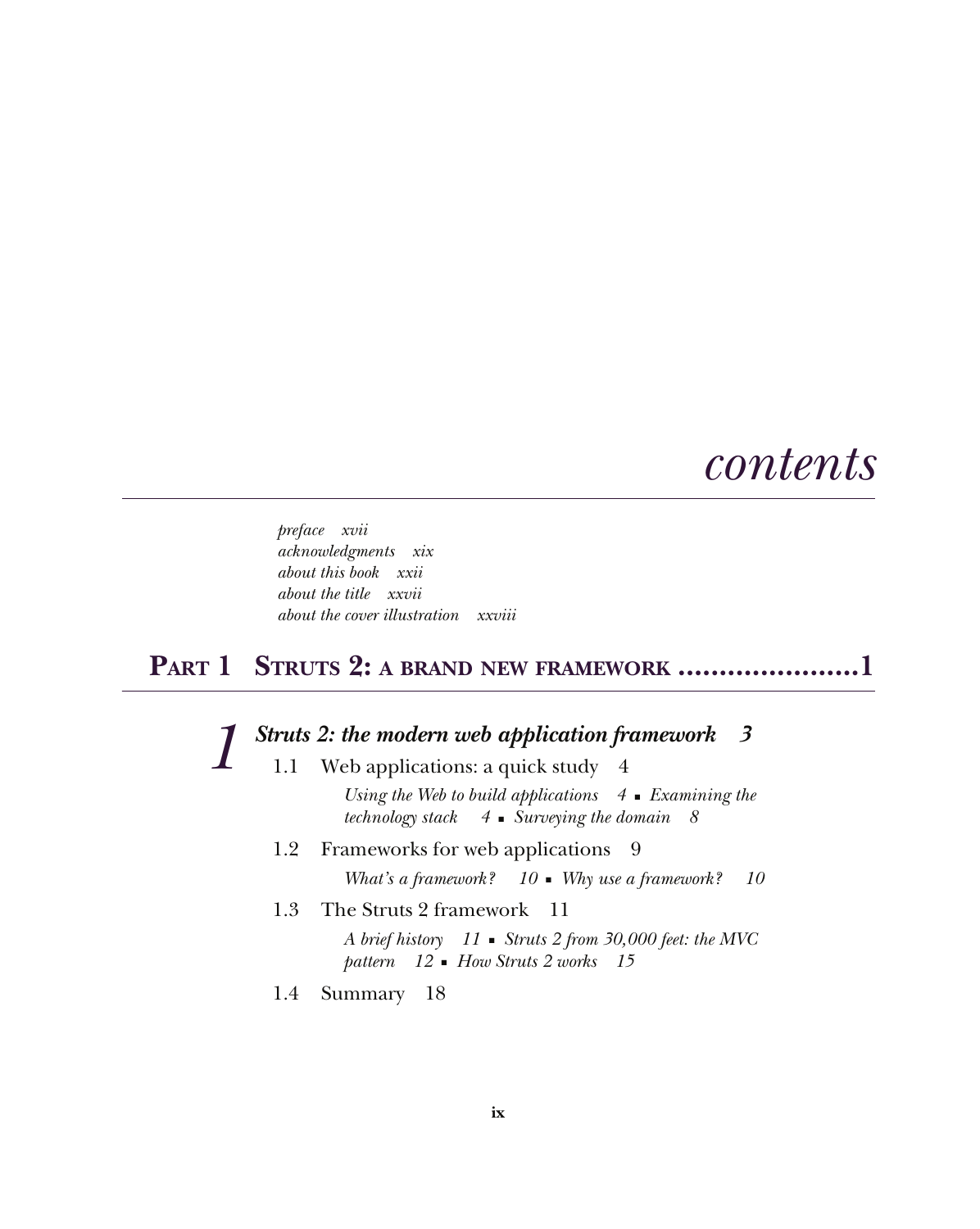*2 Saying hello to Struts 2 20*

Declarative architecture 21

*Two kinds of configuration 21* ■ *Two mechanisms for declaring your architecture 22* ■ *Intelligent defaults 25*

- 2.2 A quick hello 25 *Deploying the sample application 26* ■ *Exploring the HelloWorld application 30*
- 2.3 HelloWorld using annotations 36
- 2.4 Summary 38

#### PART 2 CORE CONCEPTS: ACTIONS, INTERCEPTORS, **AND TYPE CONVERSION .......................................41**

|  | <b>Working with Struts 2 actions</b> 43 |  |  |  |  |  |
|--|-----------------------------------------|--|--|--|--|--|
|--|-----------------------------------------|--|--|--|--|--|

- *3 Working with Struts 2 actions 43* 3.1 Introducing Struts 2 actions 44 *What does an action do? 44*
	- 3.2 Packaging your actions 46 *The Struts 2 Portfolio application 47* ■ *Organizing your packages 47* ■ *Using the components of the struts-default package 50*
	- 3.3 Implementing actions 52 *The optional Action interface 52* ■ *The ActionSupport class 54*
	- 3.4 Transferring data onto objects 62

*Object-backed JavaBeans properties 62* ■ *ModelDriven actions 64 Last words on using domain objects for data transfer 67*

3.5 File uploading: a case study 67

*Getting built-in support via the struts-default package 67* ■ *What does the fileUpload interceptor do? 68* ■ *Looking at the Struts 2 Portfolio example code 69*

3.6 Summary 72

## *Adding workflow with interceptors* 74<br>4.1 Why intercept requests? 75

- Why intercept requests? 75 *Cleaning up the MVC 75* ■ *Reaping the benefits 77 Developing interceptors 78*
- 4.2 Interceptors in action 78

*The guy in charge: ActionInvocation 78* ■ *How the interceptors fire 79*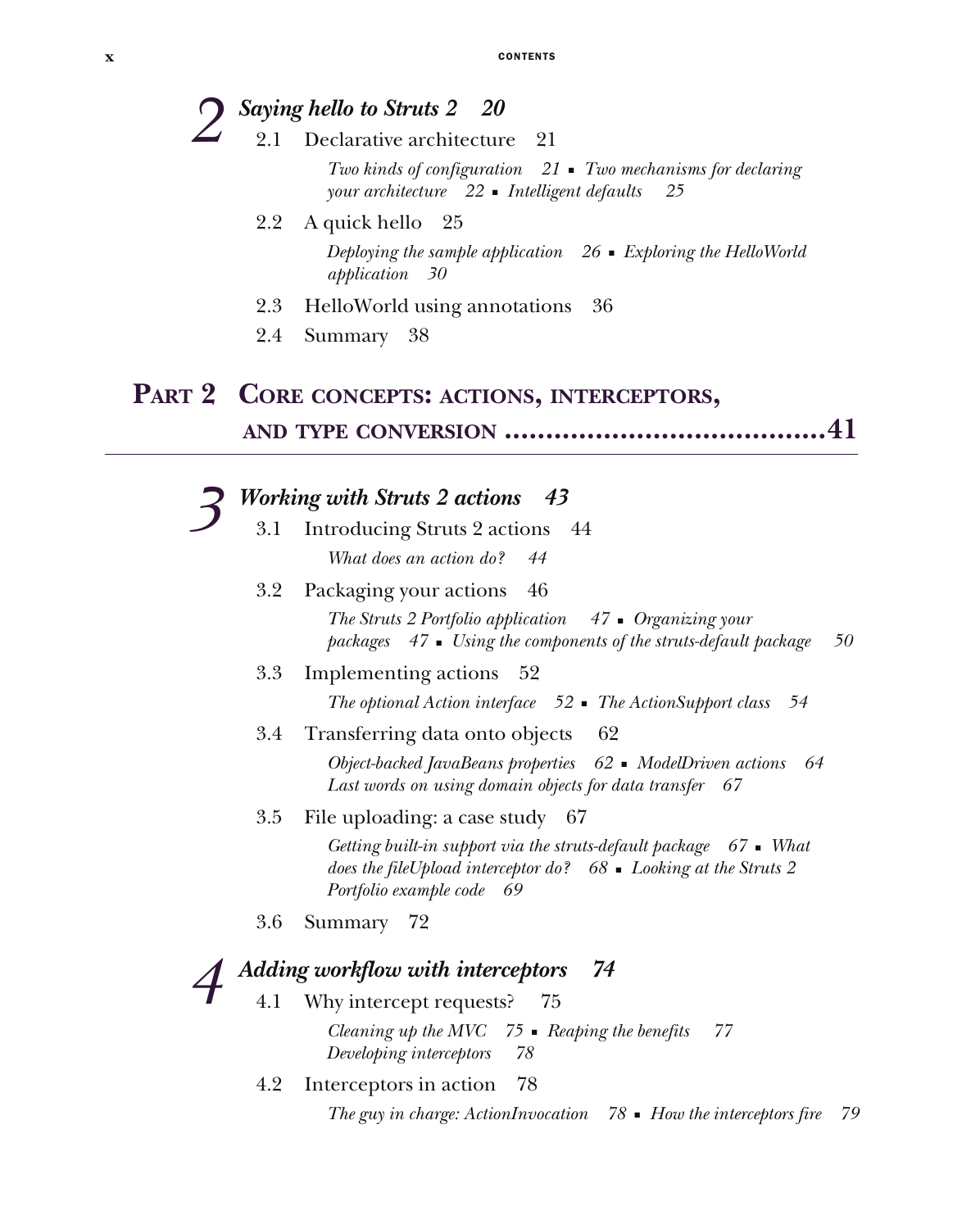4.3 Surveying the built-in Struts 2 interceptors 81

*Utility interceptors 82* ■ *Data transfer interceptors 82 Workflow interceptors 84* ■ *Miscellaneous interceptors 88 Built-in stacks 90*

#### 4.4 Declaring interceptors 90

*Declaring individual interceptors and interceptor stacks 90 Mapping interceptors to actions 93* ■ *Setting and overriding parameters 94*

- 4.5 Building your own interceptor 95 *Implementing the Interceptor interface 95* ■ *Building the AuthenticationInterceptor 95*
- 4.6 Summary 99

## **Data transfer: OGNL and type conversion** 101<br>5.1 Data transfer and type conversion:

- Data transfer and type conversion: common tasks of the web application domain 102
- 5.2 OGNL and Struts 2 103 *What OGNL does 103* ■ *How OGNL fits into the framework 105*
- 5.3 Built-in type converters 108 *Out-of-the-box conversions 108* ■ *Mapping form field names to properties with OGNL expressions 109*
- 5.4 Customizing type conversion 122

*Implementing a type converter 122* ■ *Converting between Strings and Circles 123* ■ *Configuring the framework to use our converter 124*

5.5 Summary 126

#### PART 3 BUILDING THE VIEW: TAGS AND RESULTS...............129



## *6 Building a view: tags 131*

6.1 Getting started 132 *The ActionContext and OGNL 132* ■ *The ValueStack: a virtual object 135*

6.2 An overview of Struts tags 137

*The Struts 2 tag API syntax 138* ■ *Using OGNL to set attributes on tags 139*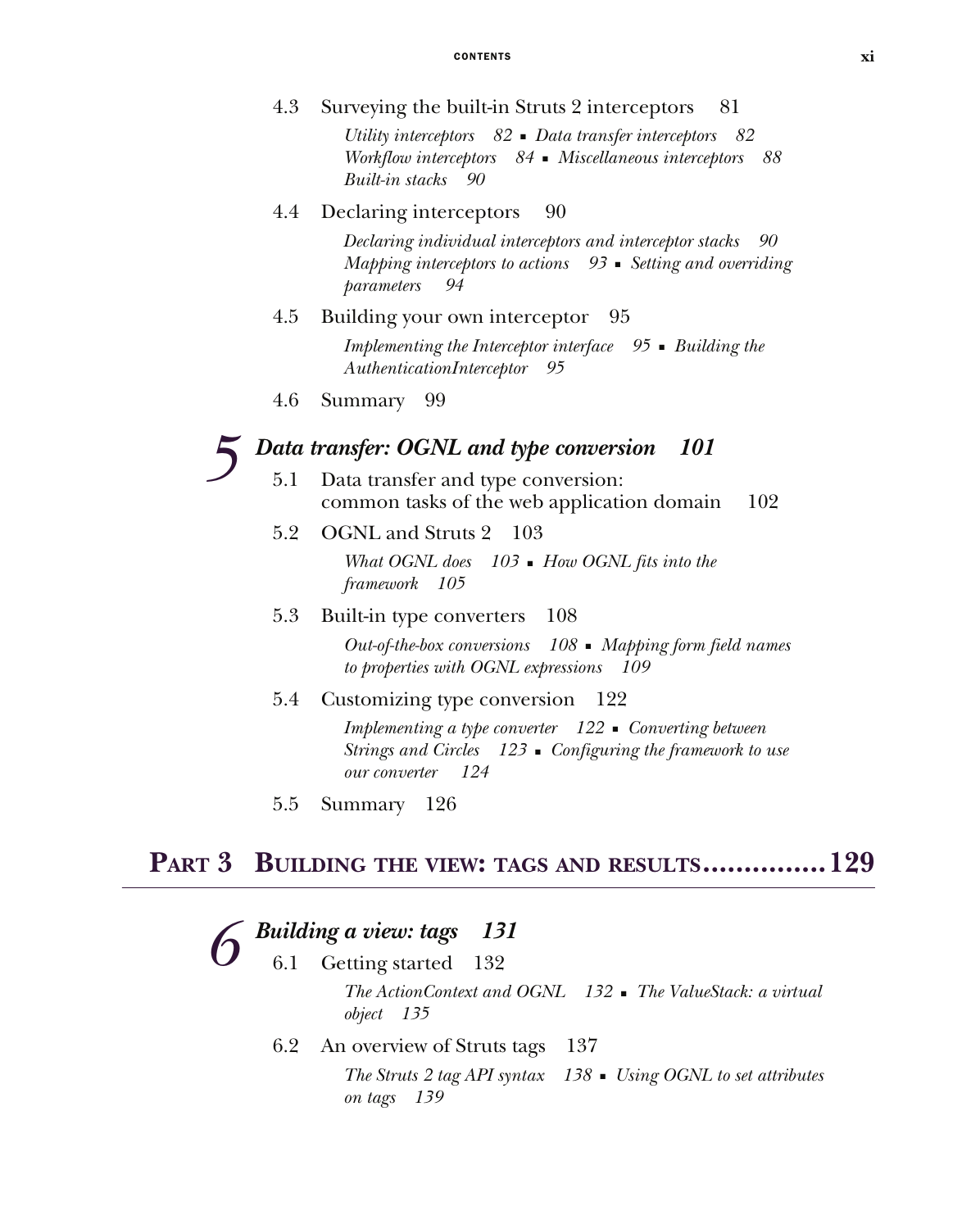- 6.3 Data tags 142 *The property tag 142* ■ *The set tag 143* ■ *The push tag 144* ■ *The bean tag 145* ■ *The action tag 148*
- 6.4 Control tags 150 *The iterator tag 150* ■ *The if and else tags 151*
- 6.5 Miscellaneous tags 152 *The include tag 152* ■ *The URL tag 153* ■ *The i18n and text tags 154* ■ *The param tag 156*
- 6.6 Using JSTL and other native tags 156
- 6.7 A brief primer for the OGNL expression language 157 *What is OGNL? 157* ■ *Expression language features commonly used in Struts 2 157* ■ *Advanced expression language features 163*
- 6.8 Summary 165

## *7.1 Why we need UI* component tags **167**

- 168 Why we need UI component tags *More than just form elements 168*
- 7.2 Tags, templates, and themes 174 *Tags 175* ■ *Templates 176* ■ *Themes 176*
- 7.3 UI Component tag reference 178

*Common attributes 178* ■ *Simple components 180* ■ *Collectionbacked components 190* ■ *Bonus components 198*

7.4 Summary 201

## *8.1 Results in detail* 202

- Life after the action 203 *Beyond the page: how to use custom results to build Ajax applications with Struts 2 204* ■ *Implementing a JSON result type 205*
- 8.2 Commonly used result types 213

*The RequestDispatcher, a.k.a. dispatcher 213* ■ *The ServletRedirectResult, a.k.a. redirect 219* ■ *The ServletActionRedirectResult, a.k.a. redirectAction 222*

#### 8.3 JSP alternatives 223

*VelocityResult, a.k.a. velocity 224* ■ *FreemarkerResult, a.k.a. freemarker 225*

- 8.4 Global results 227
- 8.5 Summary 228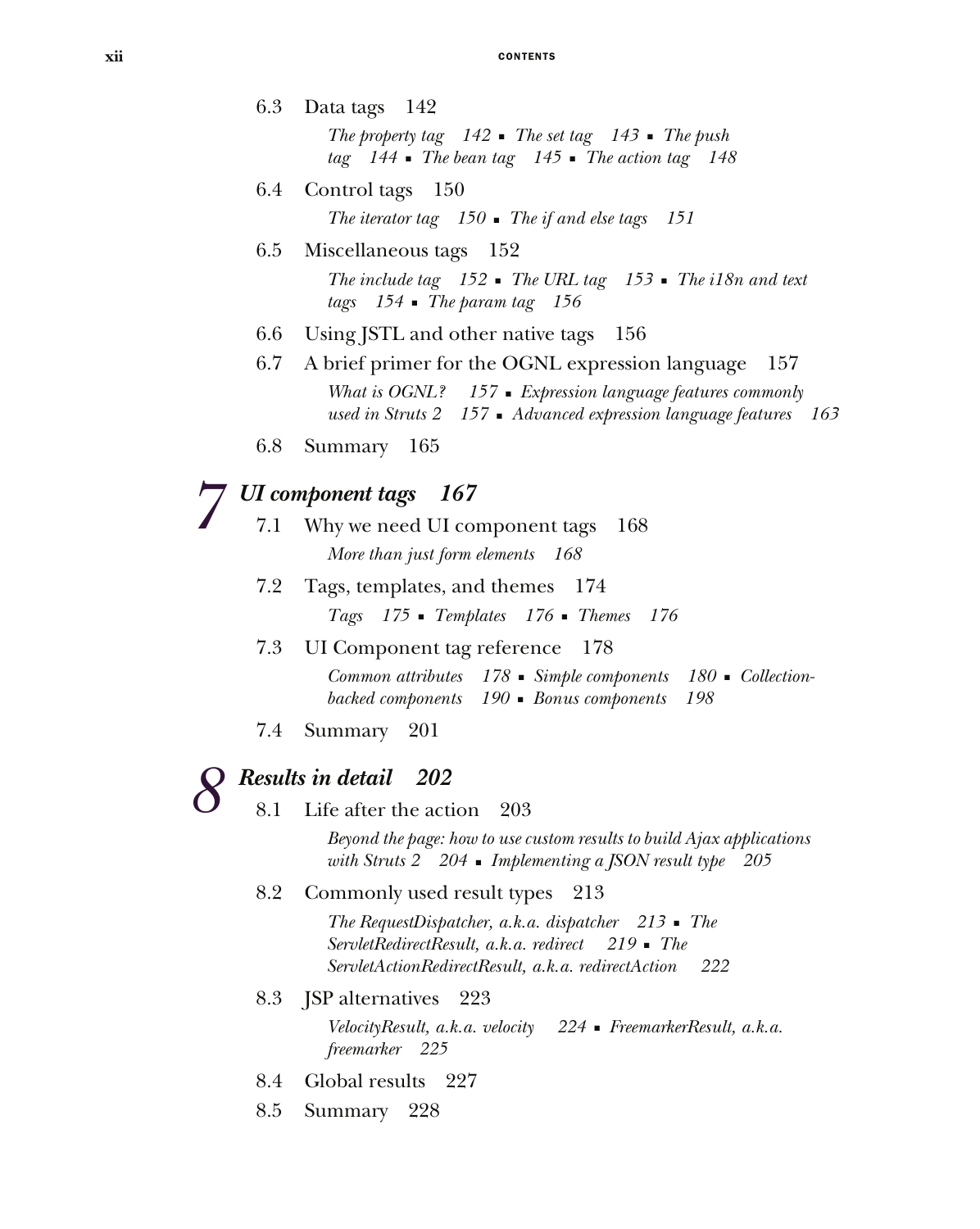### PART 4 IMPROVING YOUR APPLICATION................................229

|    |      | Integrating with Spring and Hibernate/JPA 231                                                                                                                                                                                                                 |
|----|------|---------------------------------------------------------------------------------------------------------------------------------------------------------------------------------------------------------------------------------------------------------------|
|    | 9.1  | Why use Spring with Struts 2?<br>232                                                                                                                                                                                                                          |
|    |      | What can dependency injection do for me? $232$ $\blacksquare$ How Spring<br>manages objects and injects dependencies 235 - Using interfaces to<br>hide implementations<br>236                                                                                 |
|    | 9.2  | Adding Spring to Struts 2<br>238                                                                                                                                                                                                                              |
|    |      | Letting Spring manage the creation of actions, interceptors, and<br>$239$ • Leveraging autowiring to inject dependencies into<br>results<br>actions, interceptors, and results<br>242                                                                         |
|    | 9.3  | Why use the Java Persistence API with Struts 2?<br>244                                                                                                                                                                                                        |
|    |      | Setting your project up for JPA with Hibernate 245 Goding<br>Spring-managed JPA<br>249                                                                                                                                                                        |
|    | 9.4  | 253<br>Summary                                                                                                                                                                                                                                                |
|    |      | <b>Exploring the validation framework</b><br>255                                                                                                                                                                                                              |
|    | 10.1 | Getting familiar with the validation framework<br>256                                                                                                                                                                                                         |
|    |      | The validation framework architecture $256$ • The validation<br>framework in the Struts 2 workflow<br>258                                                                                                                                                     |
|    | 10.2 | Wiring your actions for validation<br>261                                                                                                                                                                                                                     |
|    |      | Declaring your validation metadata with ActionClass-<br>validations.xml $262$ • Surveying the built-in validators $265$                                                                                                                                       |
|    | 10.3 | Writing a custom validator<br>267                                                                                                                                                                                                                             |
|    |      | A custom validator to check password strength 267 • Using our<br>269<br>custom validator                                                                                                                                                                      |
|    | 10.4 | Validation framework advanced topics 271                                                                                                                                                                                                                      |
|    |      | Validating at the domain object level $271$ $\blacksquare$ Using validation<br>context to refine your validations $274$ $\bullet$ Validation<br>inheritance $277$ • Short-circuiting validations $277$ • Using<br>annotations to declare your validations 278 |
|    | 10.5 | Summary<br>280                                                                                                                                                                                                                                                |
|    |      | Understanding internationalization<br>282                                                                                                                                                                                                                     |
| II | 11.1 | The Struts 2 framework and Java i18n<br>283                                                                                                                                                                                                                   |
|    |      | Retrieving localized text with ResourceBundle and<br>Locale $284$ • How Struts 2 can ease the pain of i18n<br>286                                                                                                                                             |
|    | 11.2 | 287<br>A Struts 2 i18n demo                                                                                                                                                                                                                                   |

*A quick demo of Struts 2 i18n 287* ■ *A quick look behind the scenes 290*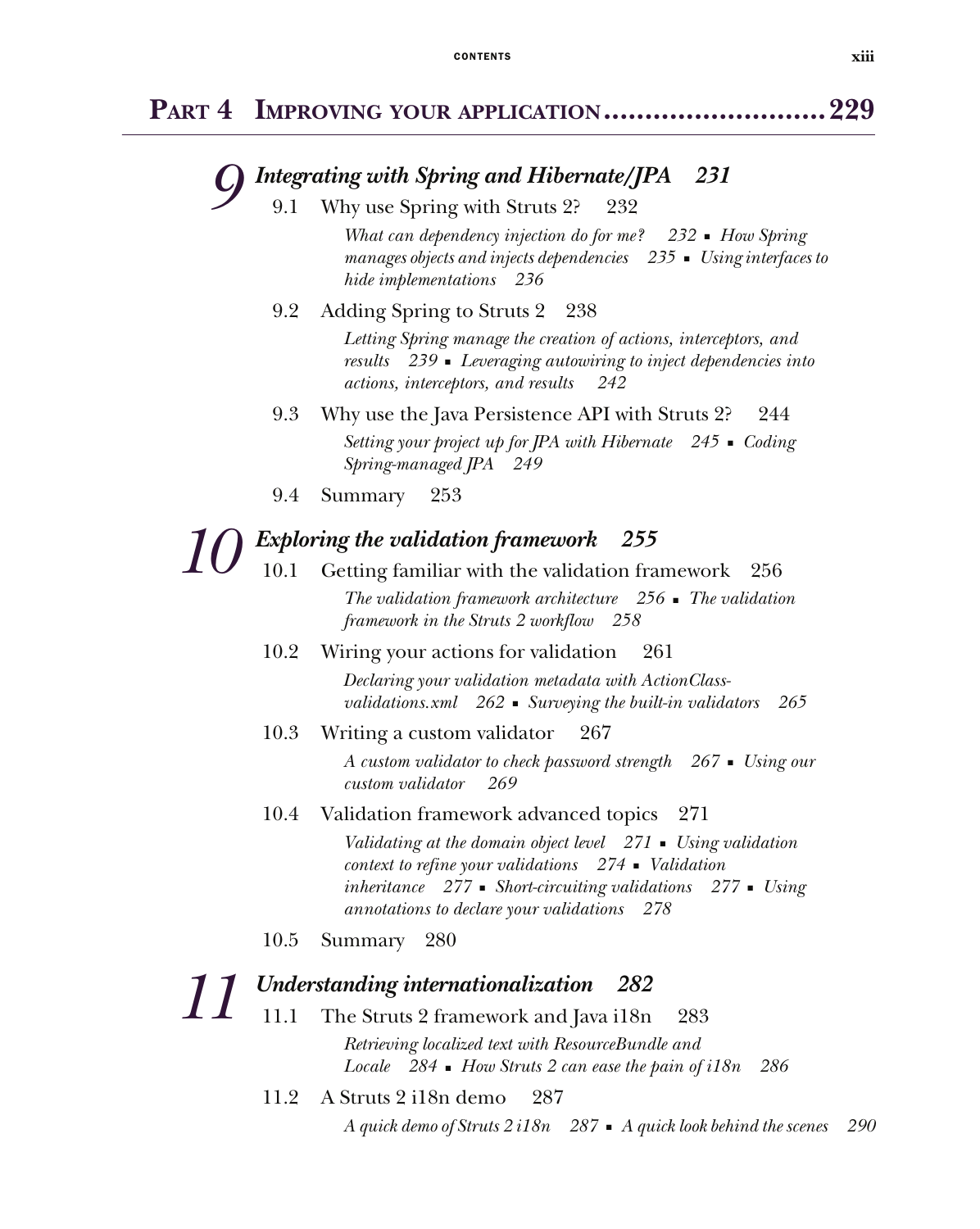11.3 Struts 2 i18n: the details 291

*Struts 2 default TextProvider ResourceBundle location algorithm 291 Retrieving message texts from your bundles 295* ■ *Using the i18n tag to specify a bundle 299* ■ *Parameterizing your localized texts 299* ■ *Formatting dates and numbers 301*

- 11.4 Overriding the framework's default locale determination 302 *Letting the user interactively set the locale 302* ■ *Programmatically setting the locale 305*
- 11.5 Summary 305

#### PART 5 ADVANCED TOPICS AND BEST PRACTICES ................307

|                           | <b>Extending Struts 2 with plug-ins 309</b>                                                                                     |  |  |
|---------------------------|---------------------------------------------------------------------------------------------------------------------------------|--|--|
|                           | 12.1 Plug-in overview 310                                                                                                       |  |  |
|                           | How to find plug-ins 311                                                                                                        |  |  |
| 12.2                      | Common plug-ins 311<br>SiteMesh 311 - Tiles 313 - JFreeChart 315                                                                |  |  |
| 12.3                      | Internal component system 316<br>Beans 317 Constants 318 - Injection 318 - Struts<br>internal extension points 319              |  |  |
| 12.4                      | Writing a breadcrumb plug-in 321                                                                                                |  |  |
| 12.5                      | Summary 325                                                                                                                     |  |  |
| <b>Best practices</b> 326 |                                                                                                                                 |  |  |
|                           | 13.1 Setting up your environment 327                                                                                            |  |  |
|                           | Setting up your IDE 327 • Reloading resources 328                                                                               |  |  |
|                           | 13.2 Unit-testing your actions 328                                                                                              |  |  |
|                           | The advantage of IoC for testing $329$ • JUnit and the<br>tests 329 • Testing validation. xml files 332                         |  |  |
| 13.3                      | Maximizing reuse 332                                                                                                            |  |  |
|                           | Componentization with the component tag $333$ • Leveraging the<br>templated tags $334$ • Connecting the UI-to-object dots $335$ |  |  |
|                           | 13.4 Advanced UI tag usage 336                                                                                                  |  |  |
|                           | Overriding existing templates 336 • Writing custom<br>templates $337$ Writing custom themes $337$                               |  |  |

13.5 Summary 338